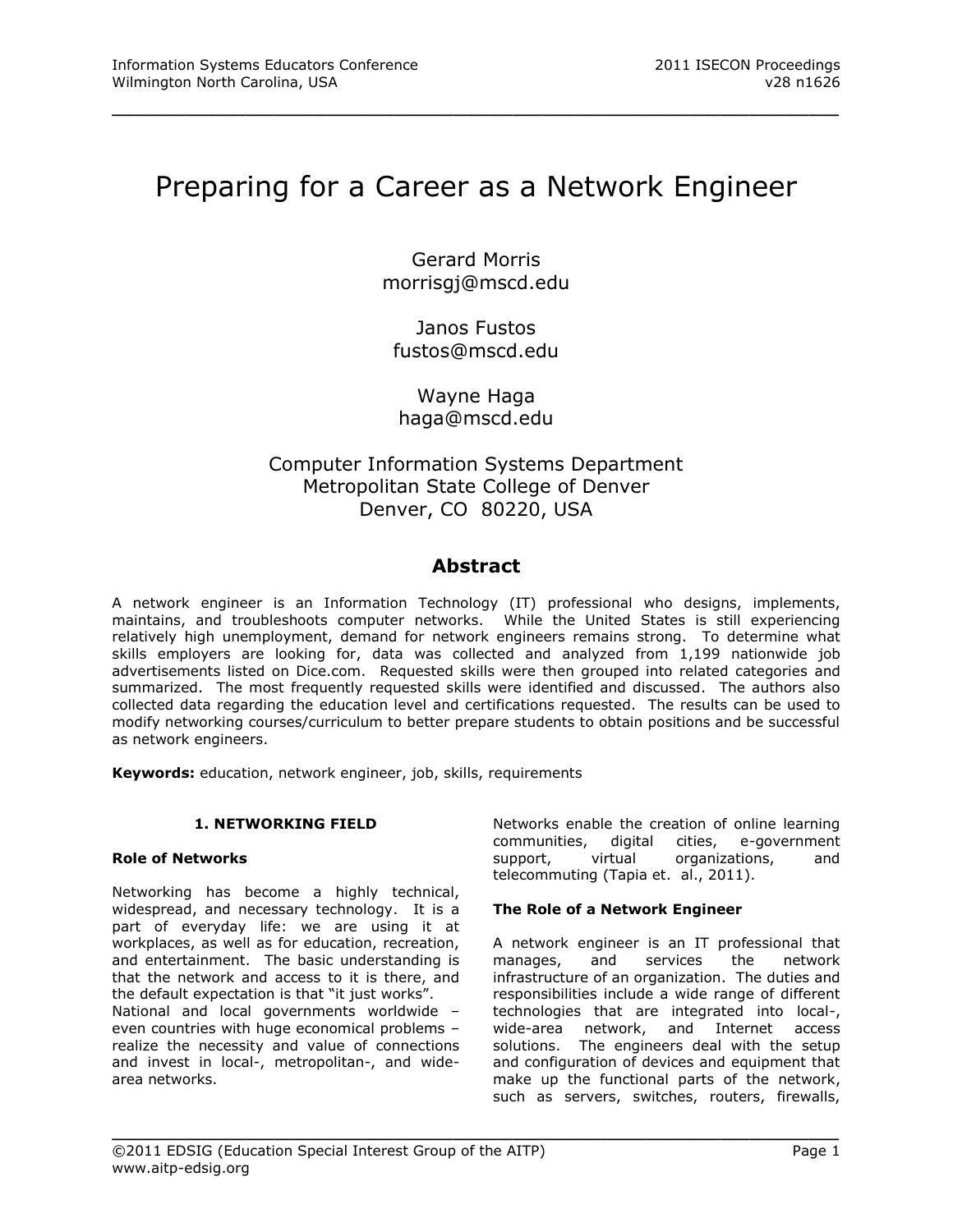\_\_\_\_\_\_\_\_\_\_\_\_\_\_\_\_\_\_\_\_\_\_\_\_\_\_\_\_\_\_\_\_\_\_\_\_\_\_\_\_\_\_\_\_\_\_\_\_\_

user computers, and several other devices. The network engineers work with hardware, user and network operating systems, security software, configuration, filtering and monitoring tools, and have to master different networking protocols and standards. They do not get recognition for the network being up and operational, but they always get the grief when it goes down (Norton, 2011). Further, the role of the network engineer is changing rapidly. Besides delivering availability and connections they also have to be adaptable to new technologies and provide a mandated level of reliable networking services. They have to manage costs, and ensure security and application delivery (Metzler, 2011). Based on a survey conducted by Cisco among Cisco Certified Internetwork Expert (CCIE) certificate holders in 2010 the most important skills are related to virtualization and green IT, support of increased collaboration in the workforce through unified communications (UC), and (probably the most in-demand networking skills) security and risk management (Pickett, 2011).

## **Job Demand**

The U.S. Department of Labor in the Occupational Outlook Handbook, 2010-11 Edition predicts that employment of network engineers and computer systems administrators will increase by 23 percent from 2008 to 2018, much faster than the average for all occupations. Computer networks are an integral part of business, and demand for these workers will increase as firms continue to invest in new technologies. Even more, the increasing adoption of mobile technologies means that more establishments will use the Internet to conduct business online. This growth translates into a need for professionals who can help organizations use technology to communicate with employees, clients, and consumers. Growth will also be driven by the increasing need for information security. As cyber attacks become more frequent and increasingly sophisticated, demand will mount for workers with security skills. The predicted skill set includes critical thinking, reading comprehension, systems analysis, active listening, complex problem solving, judgment and decision-making, monitoring, systems evaluation, operation monitoring, and programming (US DoL, 2009).

#### **2. EDUCATION**

#### **Education for Network Engineers**

Most college or university programs don't offer a degree specifically in Computer Networking. Four-year academic programs that might be suitable for the computer or IT networking field include: Computer Information Systems, Computer Science, Electrical and/or Computer Engineering, Information Technology, Communications Science, Telecommunications, and/or Telecommunications Management.

Different professional organizations have published recommendations regarding how much coverage of networking related issues should be in the body of knowledge in model curricula. The "*Information Technology 2008 Curriculum Guidelines for Undergraduate Degree Programs in Information Technology*" which is the joint work of Association for Computing Machinery (ACM) and Institute of Electrical and Electronics Engineers (IEEE) Computer Society suggests that the following topics should be covered: networking (22 core hours – including foundations of networking, routing and switching, network management etc.), platform technologies (14 core hours – including computing infrastructures, enterprise deployment software, firmware etc.), information assurance and security (23 core hours – including forensics, information states, security services etc.), and web systems and technologies (22 core hours - including web<br>technologies, information architecture, technologies, information architecture, vulnerabilities etc.). All together they represent 81 hours out of the recommended 314 hours (ACM, 2008).

The "*IS 2010 Curriculum Guidelines for Undergraduate Degree Programs in Information Systems"* is the joint work of the Association for Computing Machinery (ACM) and the Association for Information Systems (AIS). The curriculum guidelines include topics from IS 2010.3 Enterprise Architecture (including audit and compliance, system administration, IT control and management frameworks, emerging<br>technologies etc.), and IS 2010.4 IT technologies etc.), and IS 2010.4 IT Infrastructure (including core computing system architecture concepts, virtualization of computing services, networking, network security and security devices, etc.). The document does not specify the number of credits, contact hours, or even courses, but the two references are part of seven recommended areas (ACM, 2010).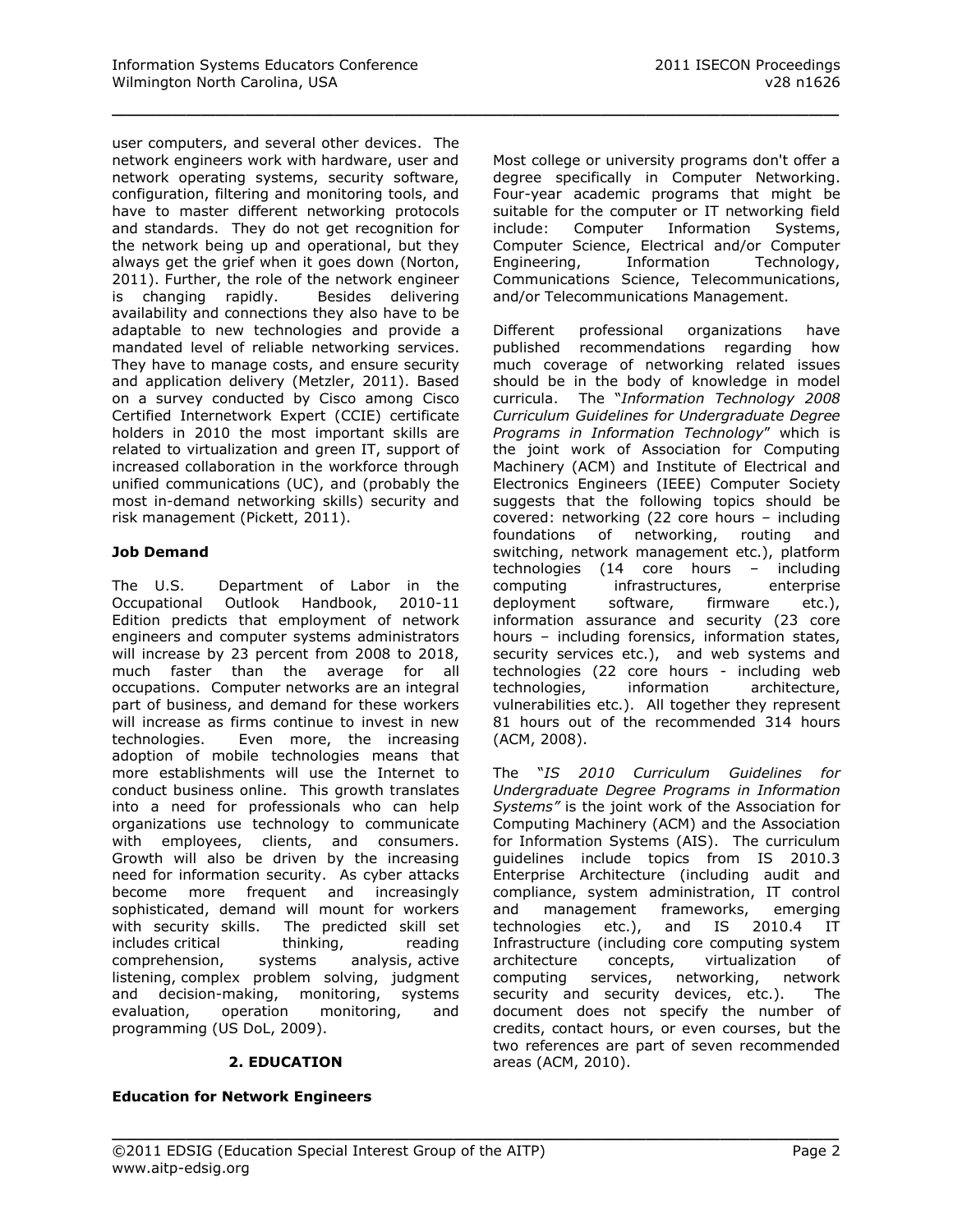Accreditation organizations such as the Accreditation Board for Engineering and Technology (ABET), do not define specific hours or curriculum guidelines for accredited programs but they require that students be exposed to networking as part of their required studies (ABET, 2010).

Different programs focus on different technologies including Microsoft, UNIX, Cisco, and Novell. Post-secondary education offers certifications at different levels related to all of these systems. But researchers mostly agree that it probably matters little which networking technology one learns. More importantly, students should recognize that technology changes rapidly, and it is highly unusual that studying just one field would be sufficient for a lifetime career (Yuan & Zhong, 2010; Uzunboylu, Bicen, & Cavus, 2011).

Computer networking involves a number of fundamental technologies including switching, Transmission Control Protocol/ Internet Protocol (TCP/IP), the Open Systems Interconnection (OSI) model, Ethernet, internetworking, and others. Their combinations in real-life cases and business situations assume complexity and involve a wide range of different solutions coming from various vendors.

On the job market many companies view college degrees as a sign of commitment to the professional field. Network technology changes very quickly, so in addition to proof of a person's current knowledge, they also look for employees with the ability to learn new technologies in the future. Up-to-date certifications can effectively demonstrate contemporary knowledge, but college degrees best demonstrate one's general learning ability.

#### **Salaries**

Salary.com reports the national salary average of 80 IT networking-related positions, which can then be fine-tuned based on education, years of experience, position in the organization (direct reports versus reports to), job performance, location, company size, and industry. For example, with 5-10 years experience security experts can expect a salary of around \$102,000, client technology managers - \$98,000, Local Area Networks (LAN)/Wide Area Networks (WAN) administrators - \$70,000, and network technology technicians around \$54,000. With the importance of these IT jobs and increased

demand in the field, salaries are increasing by 2- 5% on an annual basis and are further supported by additional benefits. This trend has been reported not only in the United States but also worldwide (Culpepper, 2011). The numbers correspond with the statistical data provided by Bureau of Labor Statistics (BLS, 2010). Unemployment rates remain at half of the national average.

### **What Employers Want**

\_\_\_\_\_\_\_\_\_\_\_\_\_\_\_\_\_\_\_\_\_\_\_\_\_\_\_\_\_\_\_\_\_\_\_\_\_\_\_\_\_\_\_\_\_\_\_\_\_

Forester conducted a survey of 1,500 individuals responsible for managing, evaluating, or hiring network professionals. The survey was conducted in 10 countries to gather data about the various job roles within the network and to understand how skills requirements would change over a five-year time horizon. The results clearly showed that "… managing talent in the network environment is becoming increasingly challenging for CIOs, IT managers, and HR decision-makers." Some of the major findings of the study indicate that organizations seek more network certifications; skills like security, risk, and performance management are emerging as important, regardless of the role of the individual in the IT organization; IT (including networking) is an increasingly global industry, requirements are consistent across geographies (Forester, 2008).

Dice.com, the highly rated technology job board, published a special report on May 1, 2011 with the title "*America's tech talent crunch*." The job market numbers and the number of academic degrees conferred in related subject areas describe well the challenge facing American businesses in need of tech-skilled new hires in 2011 and beyond (Dice, 2011). They also report that there is an increasing number of states where organizations have a difficult time filling positions, and/or that the pace of education and training cannot keep up with the creation of new positions.

## **3. RESEARCH RESULTS**

#### **Methodology**

\_\_\_\_\_\_\_\_\_\_\_\_\_\_\_\_\_\_\_\_\_\_\_\_\_\_\_\_\_\_\_\_\_\_\_\_\_\_\_\_\_\_\_\_\_\_\_\_\_

A national search for jobs with "Network Engineer" in the title was performed at Dice.com. A total of 1,199 job positions were selected and downloaded from April through May 2011. Only positions where it was clear that Network Engineer was the primary job assignment were used. For example, Network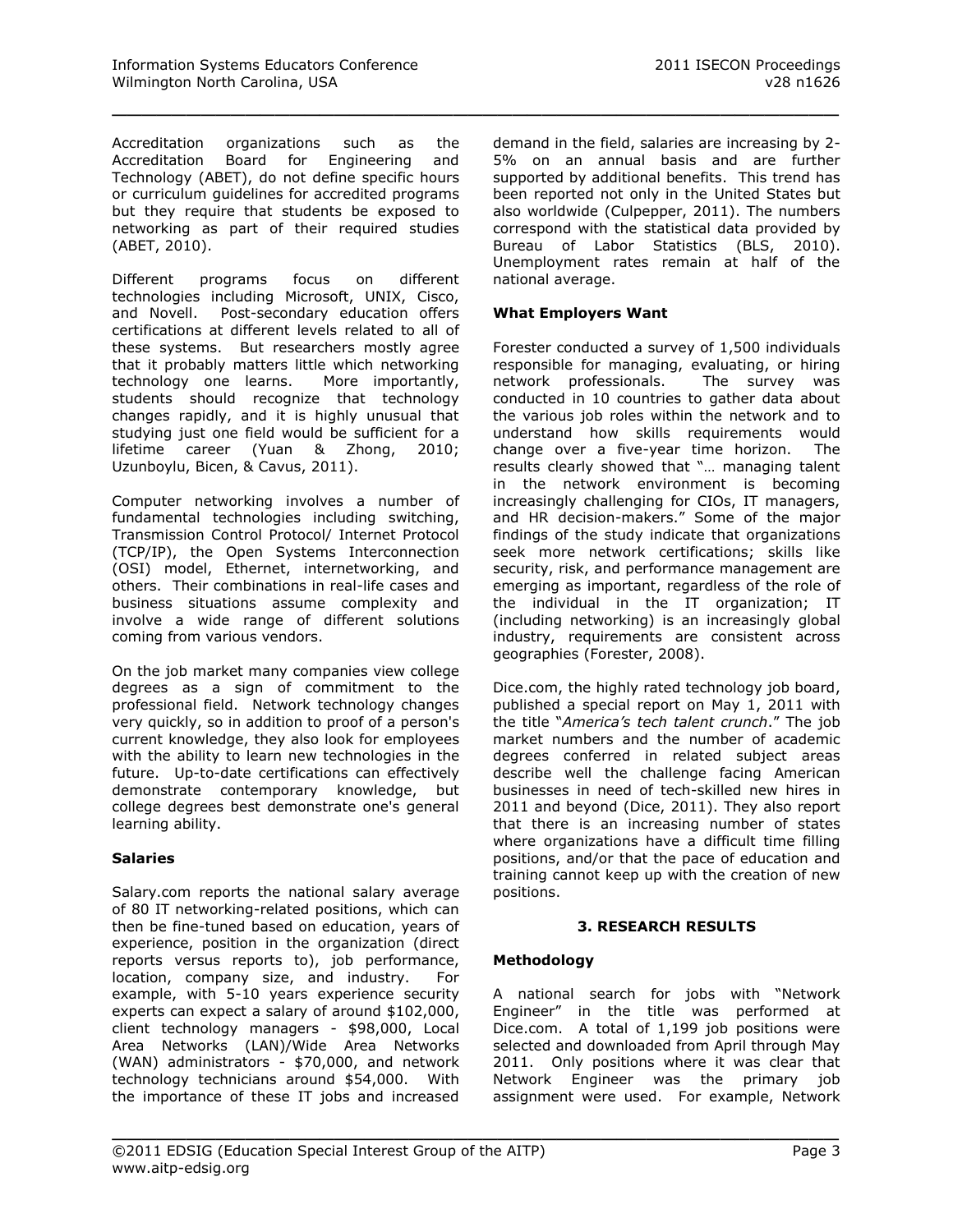Security Engineer and Network Sales Engineer were not included.

Job requirements for the 1,199 jobs were examined. The tables below categorize the requested skills by types of protocols, standards, operating systems, etc.

Protocols and services associated with Wide Area Networks (WANs) are presented in the first three tables. Table 1 indicates the number of jobs that listed specific routing protocols. Border Gateway Protocol (BGP) was the most frequently requested protocol. It is an exterior gateway protocol (EGP) that is used to link autonomous systems. This would explain the high demand for this protocol. The other items listed are interior gateway protocols (IGP). The general term "Router" in the job ads just adds emphasis to the importance of this area in general. Cisco's IOS was requested by 13.2% of companies.

Table 1. Routing Protocols

| Protocol                                                 | Ν   | $\%$  |
|----------------------------------------------------------|-----|-------|
| Border Gateway Protocol (BGP)                            | 409 | 34.1% |
| Shortest Path First<br>Open<br>(OSPF)                    | 355 | 29.6% |
| Enhanced Interior Gateway<br>Routing Protocol (EIGRP)    | 234 | 19.5% |
| Cisco Internetwork Operating<br>System (IOS)             | 158 | 13.2% |
| Router                                                   | 144 | 12.0% |
| Routing Information Protocol<br>(RIP)                    | 74  | 6.2%  |
| Intermediate System<br>To<br>Intermediate System (IS-IS) | 34  | 2.9%  |
| Interior Gateway Routing<br>Protocol (IGRP)              | 22  | 1.8%  |
| Routing Information Protocol -<br>version 2 (RIP-2)      | 1   | 0.1%  |

Table 2 lists the other protocols requested. One would expect IP to have the largest percentage of requests, due to the vast body of knowledge it covers such as subnetting and understanding addressing in terms of route aggregation. Subnetting itself was specifically mentioned in 1.4% of the positions. When a specific version of IP was mentioned, it is interesting to see the higher percentage for IPv6, indicating the move to IPv6. However, the numbers for IPv4 reflect the current coexistent need for the two protocols. Voice over IP (VoIP) is the third most requested item. TCP is used more than User

Datagram Protocol (UDP). Internetwork Control Message Protocol (ICMP) is the protocol in the TCP/IP suite that is used for router-to-router communication of problem conditions in the internetwork.

Table 2. Other Protocols

\_\_\_\_\_\_\_\_\_\_\_\_\_\_\_\_\_\_\_\_\_\_\_\_\_\_\_\_\_\_\_\_\_\_\_\_\_\_\_\_\_\_\_\_\_\_\_\_\_

| <b>Other Protocols</b>                          | N   | $\frac{0}{0}$ |
|-------------------------------------------------|-----|---------------|
| Internet Protocol (IP)                          | 561 | 46.8%         |
| Transmission Control Protocol<br>(TCP)          | 387 | 32.3%         |
| Voice<br>over Internet Protocol<br>(VoIP)       | 253 | 21.1%         |
| User Datagram Protocol (UDP)                    | 42  | 3.5%          |
| IP <sub>v</sub> 6                               | 26  | $2.2\%$       |
| IPv4                                            | 19  | 1.6%          |
| Subnetting                                      | 17  | 1.4%          |
| Internetwork Control Message<br>Protocol (ICMP) | 11  | 0.9%          |

Table 3 summarizes WAN Services. General wide area network experience was requested in 44.5% of the positions. Asynchronous Transfer Mode (ATM) and Frame Relay appear to be popular services, as one would expect. The relatively high number for Integrated Services Digital Network (ISDN) is somewhat surprising. ISDN showed up as ISDN in general as well as Basic Rate Interface (BRI) and Primary Rate Interface (PRI) specifically.

Table 3. WAN Services

| <b>WAN Services</b>                                 | Ν   | $\%$  |
|-----------------------------------------------------|-----|-------|
| <b>WAN</b>                                          | 534 | 44.5% |
| Digital<br>Integrated<br>Services<br>Network (ISDN) | 103 | 8.6%  |
| Asynchronous Transfer<br>Mode<br>(ATM)              | 84  | 7.0%  |
| Frame Relay                                         | 77  | 6.4%  |
| T3/DS-3                                             | 62  | 5.2%  |
| T1                                                  | 60  | 5.0%  |
| SONET                                               | 45  | 3.8%  |
| $OC-3$                                              | 31  | 2.6%  |
| OC-12                                               | 17  | 1.4%  |
| OC-48/OC-192/OC-768                                 | 12  | 1.0%  |

Most of the ISDN requested was the PRI variety (66 of the 103 requests). This has the same bandwidth as a T1. Knowledge of T1s was requested almost as much as T3s. This is somewhat of a surprise as the T1 bandwidth is so low given the availability of services such as Synchronous Optical Network (SONET) today.

\_\_\_\_\_\_\_\_\_\_\_\_\_\_\_\_\_\_\_\_\_\_\_\_\_\_\_\_\_\_\_\_\_\_\_\_\_\_\_\_\_\_\_\_\_\_\_\_\_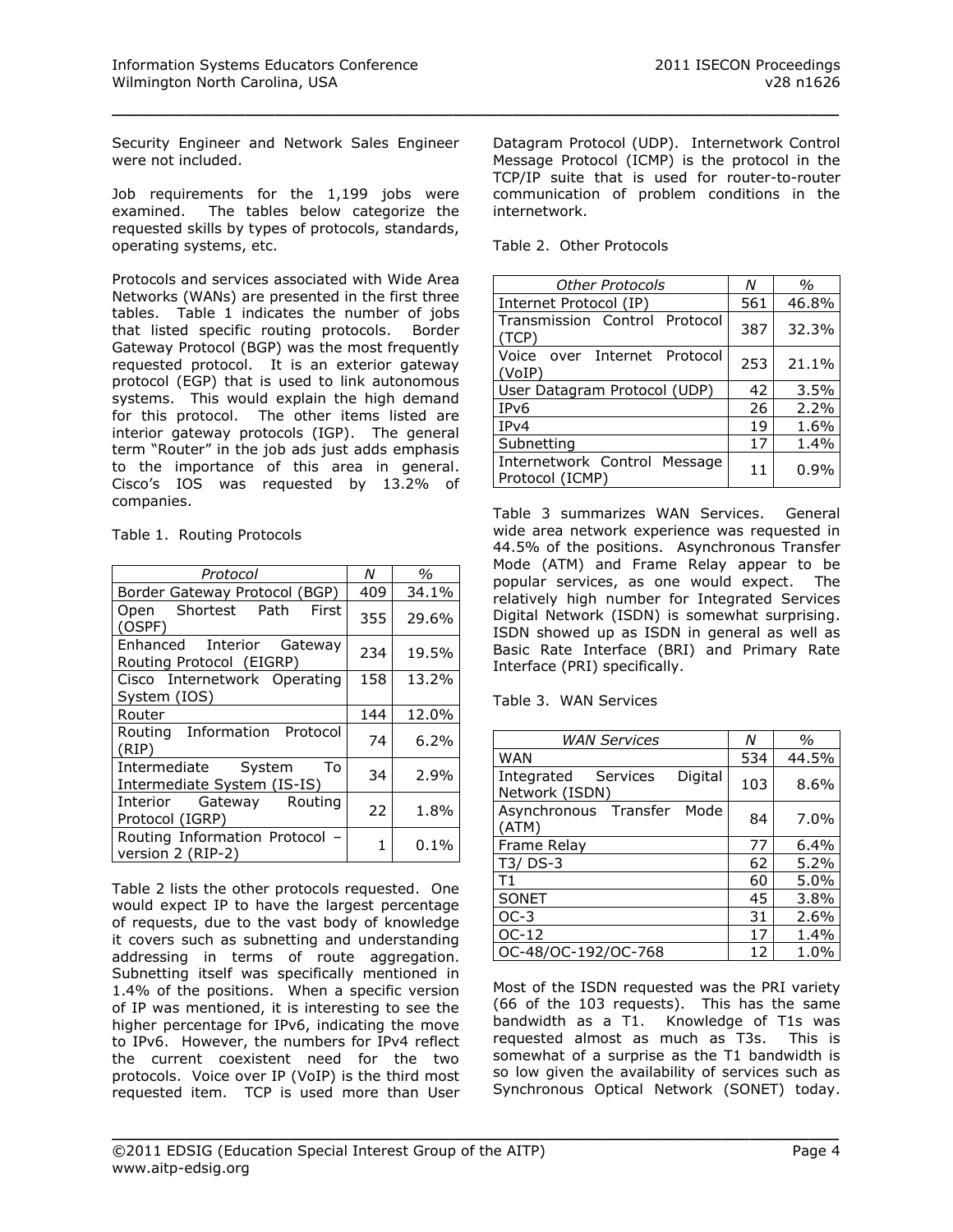SONET was requested in table 3 and will probably increase in frequency over the years. The very high speeds for SONET, OC-48 (2.488 Gbps), OC-192 (10 Gbps), and OC-768 (40 Gbps) were only requested in one percent of positions but only a few companies would be using these speeds regularly today.

Tables 4 – 8 cover concepts and standards relating to LANs and network components. Switches, LANs, and VLANs were the most requested topics in Table 4.

| <b>LAN Topics</b>                             | N   | $\%$  |
|-----------------------------------------------|-----|-------|
| LAN                                           | 490 | 40.9% |
| Switch                                        | 127 | 10.6% |
| Network<br>Virtual<br>Area<br>Local<br>(VLAN) | 94  | 7.8%  |
| Spanning<br>Tree<br>Protocol<br>802.1d        | 58  | 4.8%  |
| Wireless LAN (WLAN)                           | 44  | 3.7%  |
| VLAN Tagging - 802.1q                         | 26  | 2.2%  |
| Storage Area Network (SAN)                    | 15  | 1.3%  |
| 802.11a/b/n                                   | 13  | 1.1%  |
| WiMax - 802.16                                | 13  | 1.1%  |
| 802.3                                         | 6   | 0.5%  |
| Token Ring                                    | 6   | 0.5%  |
| 40/100 Gigabit Ethernet                       | 2   | 0.2%  |

WLANs were requested in general and as specific 802.11 standards. WiMAX, the fixed broadband wireless access standard, was requested as often as the 802.11 (WiFi) standards. It is very surprising to see Token Ring requested at all as it has not been upgraded since the 16 Mbps version in the 1980s.

Conspicuously absent are requests for specific Ethernet standards such as 802.3ab (1000Base-T), 802.3z (1000Base-SX and 1000Base-LX). As Ethernet is the predominant wired standard, maybe the companies were thinking of it when they requested LANs in general. Knowledge of the Spanning Tree Protocol, which is used to prevent topological loops in networks, and VLAN Tagging, were also requested quite frequently.

Table 5 lists the operating systems requested. If one combines Active Directory with the various versions of Windows Server (17.5%), one can see that both Linux and Unix almost match this number. Of the Microsoft client operating systems, the older Windows XP was the most requested. A surprising entry is Novell

NetWare, a skill one would have expected to be no longer needed.

|  | Table 5. Operating Systems |  |
|--|----------------------------|--|
|--|----------------------------|--|

\_\_\_\_\_\_\_\_\_\_\_\_\_\_\_\_\_\_\_\_\_\_\_\_\_\_\_\_\_\_\_\_\_\_\_\_\_\_\_\_\_\_\_\_\_\_\_\_\_

| <b>Operating Systems</b>                   | Ν   | $\frac{0}{0}$ |
|--------------------------------------------|-----|---------------|
| Linux                                      | 203 | 16.9%         |
| Unix                                       | 180 | 15.0%         |
| <b>Active Directory</b>                    | 158 | 13.2%         |
| Windows XP                                 | 57  | 4.8%          |
| Windows Server<br>NT/2000/2003/2008/2008R2 | 51  | 4.3%          |
| Solaris                                    | 41  | 3.4%          |
| <b>Novell NetWare</b>                      | 34  | 2.8%          |
| l Vista                                    | 20  | 1.7%          |
| Windows 7                                  | 19  | 1.6%          |
| RedHat                                     | 14  | $1.2\%$       |
| CentOS                                     | 7   | 0.6%          |
| OpenBSD                                    |     | $0.1\%$       |

Requests for knowledge of Database Management Systems (DBMS) are shown in Table 6. Microsoft SQL Server and Oracle are the two main DBMSs as would be expected.

Table 6. Database Servers

| Database Servers     | N  | %       |
|----------------------|----|---------|
| Microsoft SQL Server | 54 | 4.5%    |
| Oracle               | 29 | 2.4%    |
| <b>MySQL</b>         | 10 | 0.8%    |
| PostgreSQL           |    | $0.4\%$ |
| IBM DB2              |    | 0.3%    |

Table 7 shows the requested web servers. In this sample of companies, the most requested is Microsoft's IIS Server. There were far fewer requests for DBMSs and Web Servers compared to requests for network/server operating systems, which makes sense given the job title searched was "Network Engineer".

Table 7. Web Servers

\_\_\_\_\_\_\_\_\_\_\_\_\_\_\_\_\_\_\_\_\_\_\_\_\_\_\_\_\_\_\_\_\_\_\_\_\_\_\_\_\_\_\_\_\_\_\_\_\_

| <b>Web Servers</b>     | N  | %       |
|------------------------|----|---------|
| Microsoft IIS Server   | 54 | $4.5\%$ |
| Apache                 | 23 | 1.9%    |
| <b>IBM Http Server</b> |    | 0.6%    |
| Apache Tomcat          |    |         |

Table 8 shows that a reasonable percentage of companies requested knowledge of virtualization technologies with VMware being by far the most common solution. Blade technology was also requested.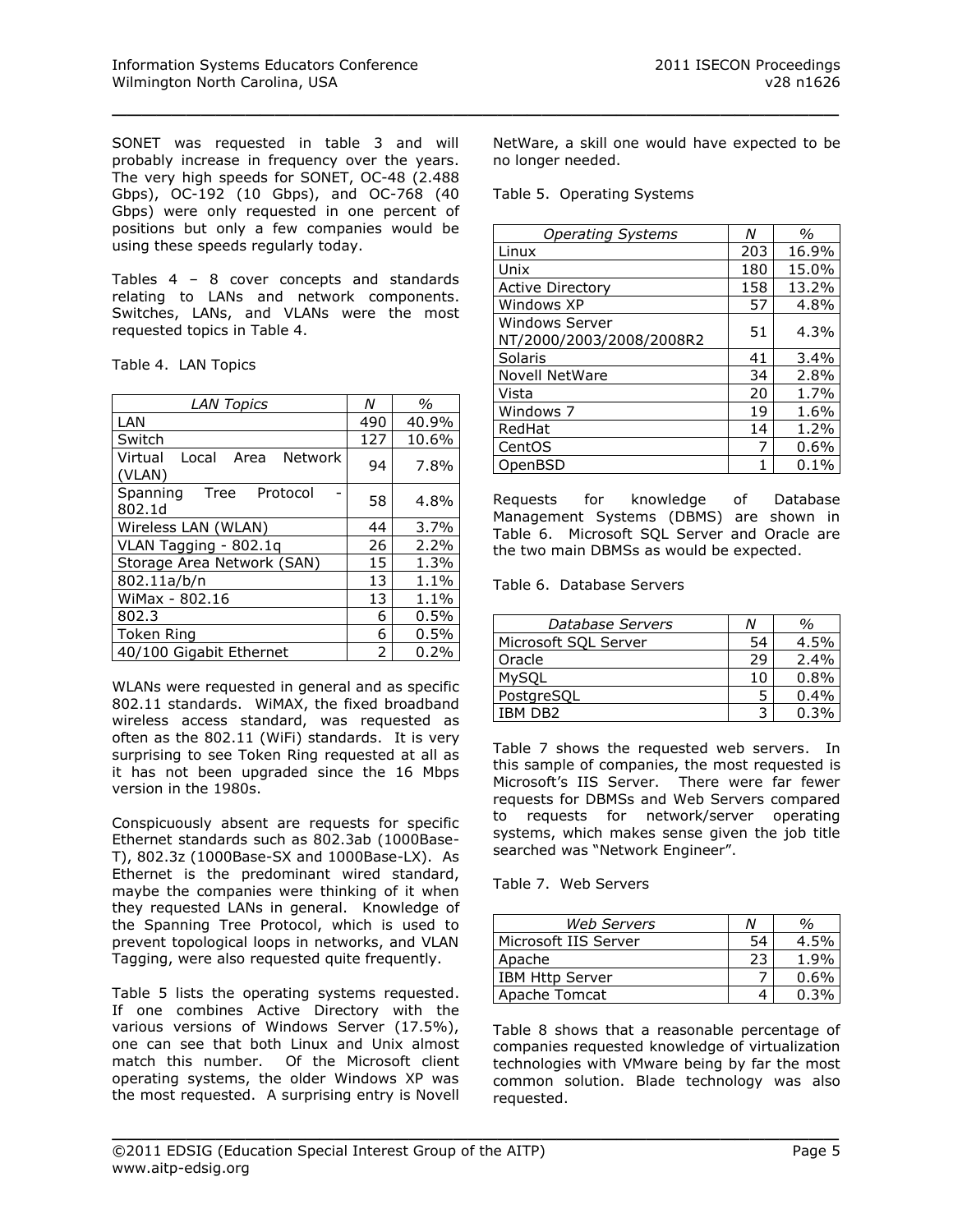|  |  |  |  | Table 8. Server Technology and Virtualization |
|--|--|--|--|-----------------------------------------------|
|--|--|--|--|-----------------------------------------------|

\_\_\_\_\_\_\_\_\_\_\_\_\_\_\_\_\_\_\_\_\_\_\_\_\_\_\_\_\_\_\_\_\_\_\_\_\_\_\_\_\_\_\_\_\_\_\_\_\_

| Server Technologies        | N   | %       |
|----------------------------|-----|---------|
| VMware                     | 146 | 12.2%   |
| <b>FSX</b>                 | 45  | $3.8\%$ |
| <b>Blade/Blade Servers</b> | 27  | 2.3%    |
| Hyper-V                    | 33  | 2.8%    |
| 7en                        |     | 0.2%    |

The last set of tables relates to degrees and certificates requested in the position listings by companies. Table 9 shows the degrees requested. Combining the degree in Computer Science and Computer Information Systems totals, we see that 34.2% of companies requested a degree in one of the two most common computer related degrees.

|  |  | Table 9. Degree Requirements |
|--|--|------------------------------|
|--|--|------------------------------|

| Degree Requirements           | Ν   | %       |
|-------------------------------|-----|---------|
| Degree In Computer Science    | 313 | 26.1%   |
| <b>Bachelors Degree</b>       | 123 | 10.3%   |
| Degree In Information Systems | 97  | 8.1%    |
| Masters Degree                | 13  | $1.1\%$ |

Different types of certificates were also listed as requirements in many positions – see Table 10. As expected, Cisco and Microsoft certificates were the most requested. The fact that 23.6% of companies requested the entry-level Cisco certificate (CCNA) shows how high the bar is for our students. Security certificates were also requested as shown in Table 10, demonstrating the importance for network engineers to have proven knowledge in this ever more important area of networking.

#### **4. CONCLUSIONS**

The tables above contain a wealth of information for faculty teaching in the networking area. One example is the significance of coverage of certain networking topics. In the internetworking area, we can see the importance of covering TCP/IP, BGP, OSPF, and EIGRP. In the LAN area the coverage of the Spanning Tree Protocol is not the most requested, yet it was requested much more than say the 802.11 protocol. Sometimes students do not see the value of what may appear to them as just a theoretical topic, yet it clearly has practical applications.

Table 10. Certificate Requirement

| Certificate Requirements                                                              | N              | $\%$    |  |
|---------------------------------------------------------------------------------------|----------------|---------|--|
| Cisco                                                                                 |                |         |  |
| Certified<br><b>Network</b><br>Cisco<br>Professional (CCNP)                           | 371            | 30.9%   |  |
| Network<br>Certified<br>Cisco<br>Associate (CCNA)                                     | 283            | 23.6%   |  |
| Certified Internetwork<br>Cisco<br>Expert (CCIE)                                      | 226            | 18.8%   |  |
| Certified<br>Cisco<br>Design<br>Professional (CCDP)                                   | 50             | 4.2%    |  |
| Certified Network<br>Cisco<br>Professional CCNP Voice CCNP<br>Voice (Previously CCVP) | 41             | 3.4%    |  |
| Microsoft                                                                             |                |         |  |
| Certified<br>Microsoft<br>Systems<br>Engineer (MCSE)                                  | 84             | 7.0%    |  |
| Microsoft Certified<br>Systems<br>Administrator (MCSA)                                | 21             | 1.8%    |  |
| Microsoft Certified<br>ĪΤ<br>Professional (MCITP)                                     | 19             | 1.6%    |  |
| CompTIA                                                                               |                |         |  |
| $A+$                                                                                  | 8              | 0.7%    |  |
| Network +                                                                             | 1              | 0.1%    |  |
| Security                                                                              |                |         |  |
| <b>CISSP</b>                                                                          | 43             | $3.6\%$ |  |
| <b>TS/SCI</b>                                                                         | 33             | 2.8%    |  |
| DoDD 8570 Compliant                                                                   | 9              | $0.8\%$ |  |
| GIAC                                                                                  | 4              | 0.3%    |  |
| <b>CISM</b>                                                                           | $\overline{3}$ | 0.3%    |  |

In the operating systems area, Linux and Unix show up very strong, a message to faculty that this material should be offered in the curriculum. Virtualization is another area that needs to be in a curriculum, albeit in a more minor role.

In positions seeking network engineers, it is interesting to note that database and web server technologies were also requested. The requests for these other servers demonstrate that one of our students, a future employee of one of these companies, will typically have to have multiple areas of expertise. Another interesting point is that employer expectations can be quite high in terms of practical skills. For example, Cisco's IOS was requested by 13.2% of the companies.

Information systems students can take heart from the data in Table 9, which shows that a degree is important to employers. They may not be as happy to see the number of companies requesting certificates and many of these are requests for the higher-level certificates!

\_\_\_\_\_\_\_\_\_\_\_\_\_\_\_\_\_\_\_\_\_\_\_\_\_\_\_\_\_\_\_\_\_\_\_\_\_\_\_\_\_\_\_\_\_\_\_\_\_